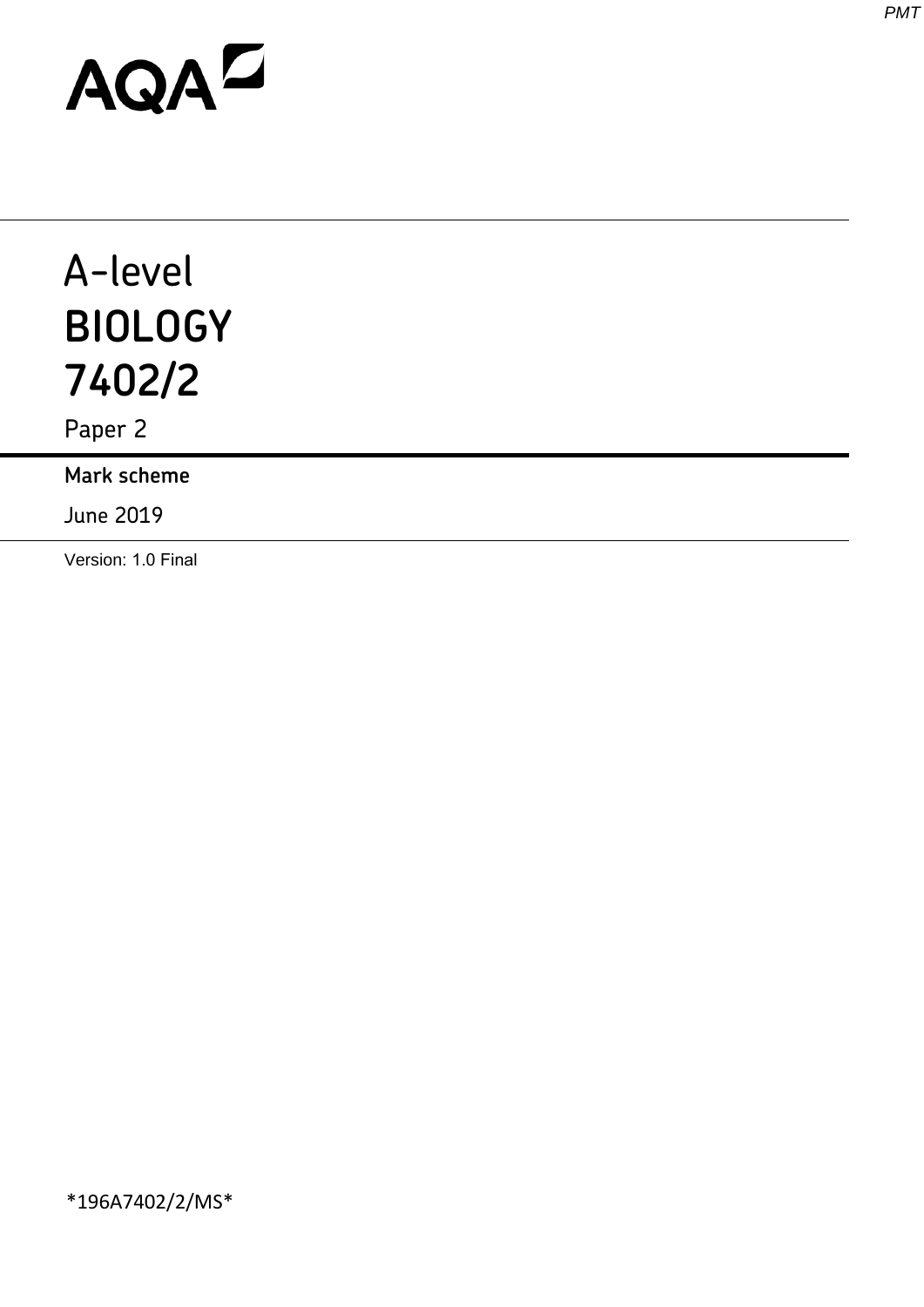Mark schemes are prepared by the Lead Assessment Writer and considered, together with the relevant questions, by a panel of subject teachers. This mark scheme includes any amendments made at the standardisation events which all associates participate in and is the scheme which was used by them in this examination. The standardisation process ensures that the mark scheme covers the students' responses to questions and that every associate understands and applies it in the same correct way. As preparation for standardisation each associate analyses a number of students' scripts. Alternative answers not already covered by the mark scheme are discussed and legislated for. If, after the standardisation process, associates encounter unusual answers which have not been raised they are required to refer these to the Lead Assessment Writer.

It must be stressed that a mark scheme is a working document, in many cases further developed and expanded on the basis of students' reactions to a particular paper. Assumptions about future mark schemes on the basis of one year's document should be avoided; whilst the guiding principles of assessment remain constant, details will change, depending on the content of a particular examination paper.

Further copies of this mark scheme are available from aqa.org.uk

Copyright © 2019 AQA and its licensors. All rights reserved.

AQA retains the copyright on all its publications. However, registered schools/colleges for AQA are permitted to copy material from this booklet for their own internal use, with the following important exception: AQA cannot give permission to schools/colleges to photocopy any material that is acknowledged to a third party even for internal use within the centre.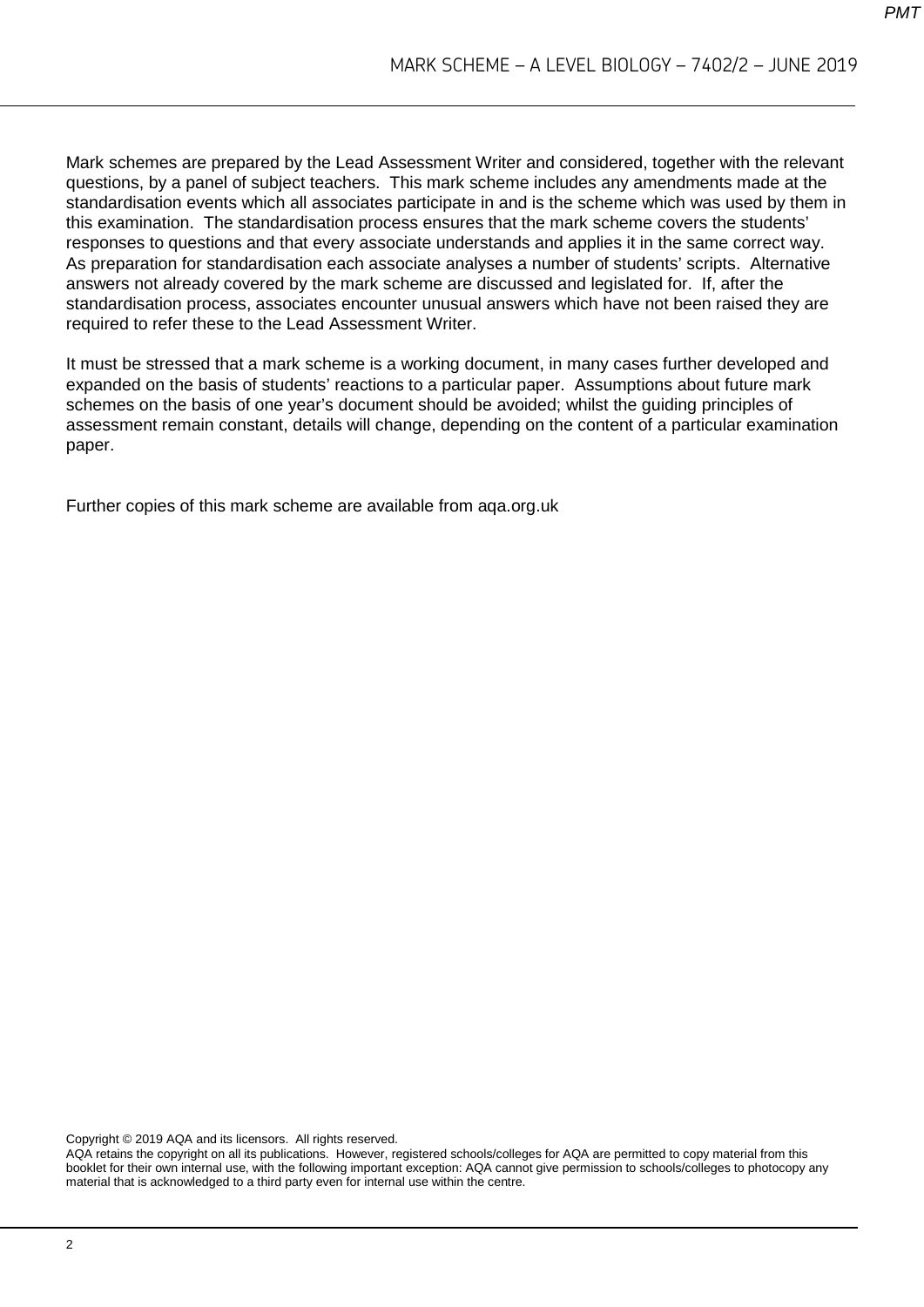# Mark scheme instructions to examiners

#### 1. General

The mark scheme for each question shows:

- the marks available for each part of the question
- the total marks available for the question
- the typical answer or answers which are expected
- extra information to help the examiner make his or her judgement and help to delineate what is acceptable or not worthy of credit or, in discursive answers, to give an overview of the area in which a mark or marks may be awarded.

The extra information in the 'Comments' column is aligned to the appropriate answer in the lefthand part of the mark scheme and should only be applied to that item in the mark scheme.

At the beginning of a part of a question a reminder may be given, for example: where consequential marking needs to be considered in a calculation; or the answer may be on the diagram or at a different place on the script.

In general the right-hand side of the mark scheme is there to provide those extra details which confuse the main part of the mark scheme yet may be helpful in ensuring that marking is straightforward and consistent.

#### 2. Emboldening

- **2.1** In a list of acceptable answers where more than one mark is available 'any **two** from' is used, with the number of marks emboldened. Each of the following bullet points is a potential mark.
- **2.2** A bold **and** is used to indicate that both parts of the answer are required to award the mark.
- **2.3** Alternative answers acceptable for the same mark are indicated by the use of **OR**. Different terms in the mark scheme are shown by a / ; eg allow smooth / free movement.

#### 3. Marking points

#### 3.1 Marking of lists

This applies to questions requiring a set number of responses, but for which students have provided extra responses. The general principle to be followed in such a situation is that 'right  $+$  wrong  $=$  wrong'.

Each error / contradiction negates each correct response. So, if the number of errors / contradictions equals or exceeds the number of marks available for the question, no marks can be awarded.

However, responses considered to be neutral (often prefaced by 'Ignore' in the 'Comments' column of the mark scheme) are not penalised.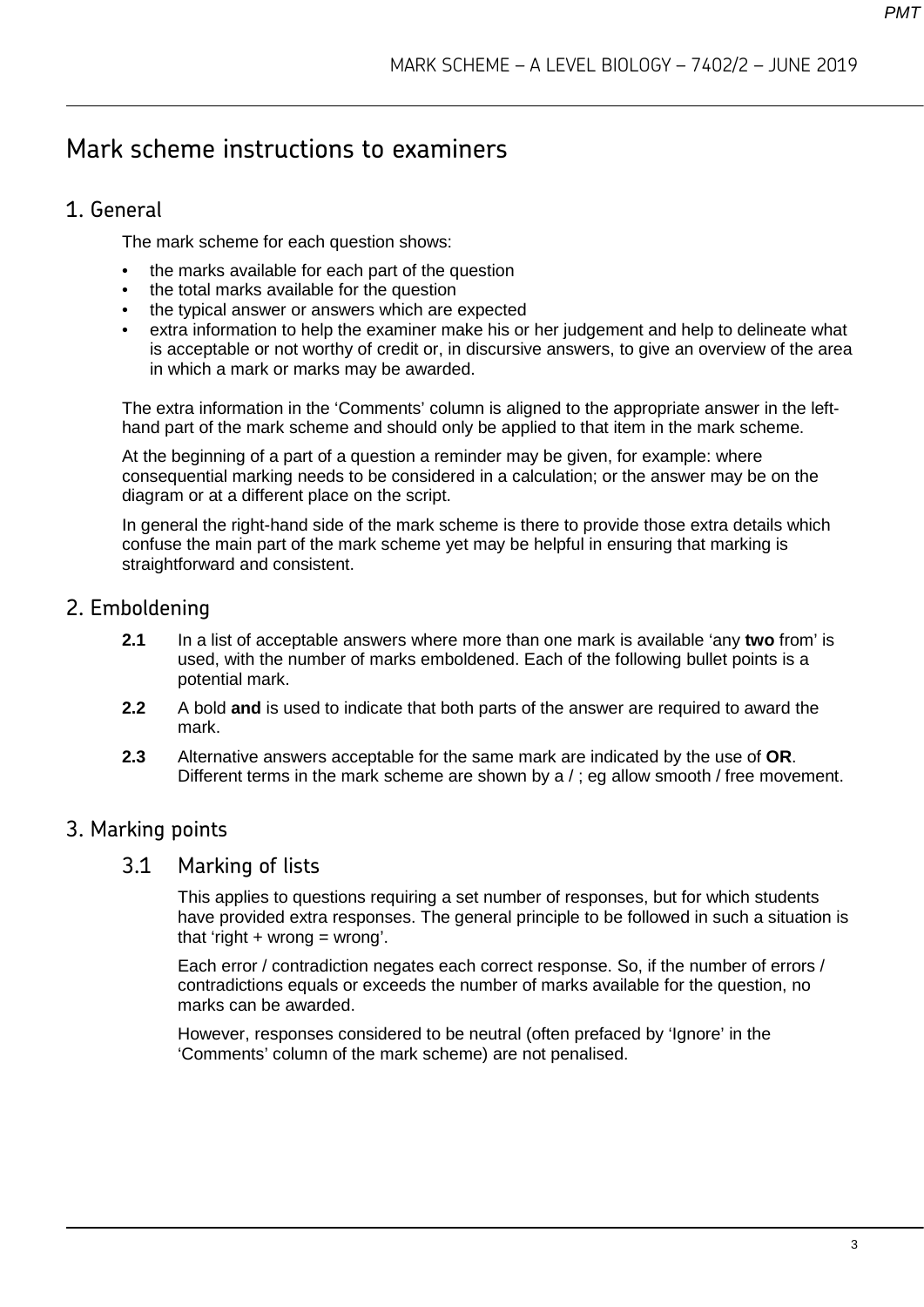#### 3.2 Marking procedure for calculations

Full marks can be given for a correct numerical answer, without any working shown.

However, if the answer is incorrect, mark(s) can usually be gained by correct substitution / working and this is shown in the 'Comments' column or by each stage of a longer calculation.

#### 3.3 Interpretation of 'it'

Answers using the word 'it' should be given credit only if it is clear that the 'it' refers to the correct subject.

#### 3.4 Errors carried forward, consequential marking and arithmetic errors

Allowances for errors carried forward are most likely to be restricted to calculation questions and should be shown by the abbreviation ECF or consequential in the mark scheme.

An arithmetic error should be penalised for one mark only unless otherwise amplified in the mark scheme. Arithmetic errors may arise from a slip in a calculation or from an incorrect transfer of a numerical value from data given in a question.

#### 3.5 Phonetic spelling

The phonetic spelling of correct scientific terminology should be credited **unless** there is a possible confusion with another technical term.

#### 3.6 Brackets

(…..) are used to indicate information which is not essential for the mark to be awarded but is included to help the examiner identify the sense of the answer required.

#### 3.7 Ignore / Insufficient / Do not allow

Ignore or insufficient is used when the information given is irrelevant to the question or not enough to gain the marking point. Any further correct amplification could gain the marking point.

Do **not** allow means that this is a wrong answer which, even if the correct answer is given, will still mean that the mark is not awarded.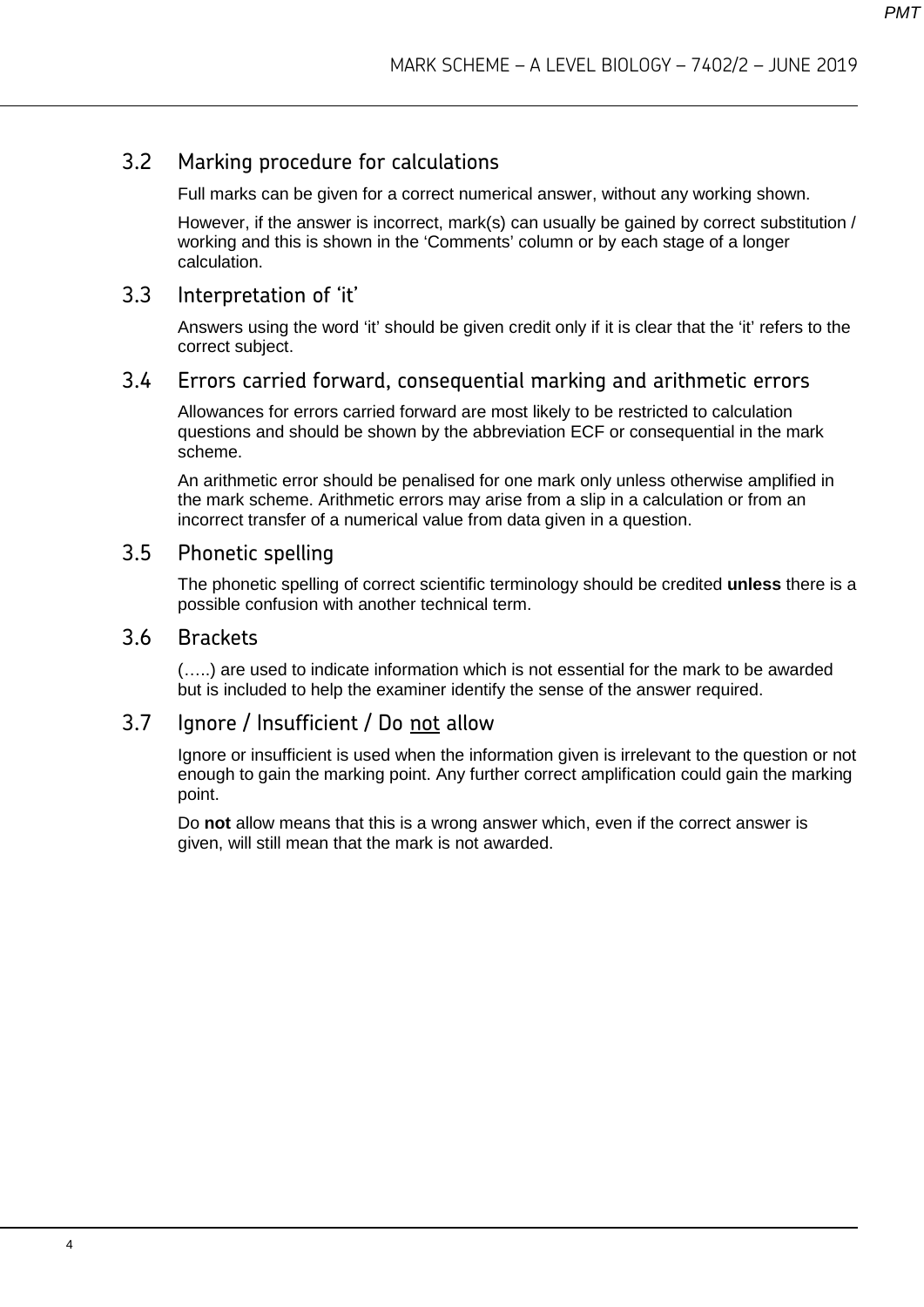| Question | <b>Marking Guidance</b>                                                                                                                                                                                                                                                                                                                                                                                                                | <b>Mark</b>    | <b>Comments</b>                                                                                                                                                                                                                                                      |
|----------|----------------------------------------------------------------------------------------------------------------------------------------------------------------------------------------------------------------------------------------------------------------------------------------------------------------------------------------------------------------------------------------------------------------------------------------|----------------|----------------------------------------------------------------------------------------------------------------------------------------------------------------------------------------------------------------------------------------------------------------------|
| 01.1     | 1. (Colonisation by) pioneer species;<br>2. Pioneers/species/organisms change the<br>environment/habitat/conditions/factors;<br>3. (Environment becomes) less hostile for<br>other/new species<br><b>OR</b><br>(Environment becomes) more suitable for<br>other/new species<br><b>OR</b><br>(Environment becomes) less suitable for<br>previous species;<br>4. Change/increase in diversity/biodiversity;<br>5. (To) climax community; | 4 max          | 2. Accept example of<br>change e.g. forms<br>soil/humus/organic<br>matter/nutrients.<br>2. Must convey idea of<br>change being caused by<br>pioneers/species/organisms<br>3. Accept previous species<br>out-competed.<br>4. Ignore increase in genetic<br>diversity. |
| 01.2     | 0.155;                                                                                                                                                                                                                                                                                                                                                                                                                                 | 1              | Accept standard form e.g.<br>$15.5 \times 10^{-2}$                                                                                                                                                                                                                   |
| 01.3     | 1. Answer of $180/178/177.5 = 2$ marks;;<br>2. Incorrect answer but shows use of numbers<br>57 and 127 (with decimal points in any<br>position) within the calculation = $1$ mark;                                                                                                                                                                                                                                                     | $\overline{2}$ | 1. Ignore any numbers<br>following 177.5                                                                                                                                                                                                                             |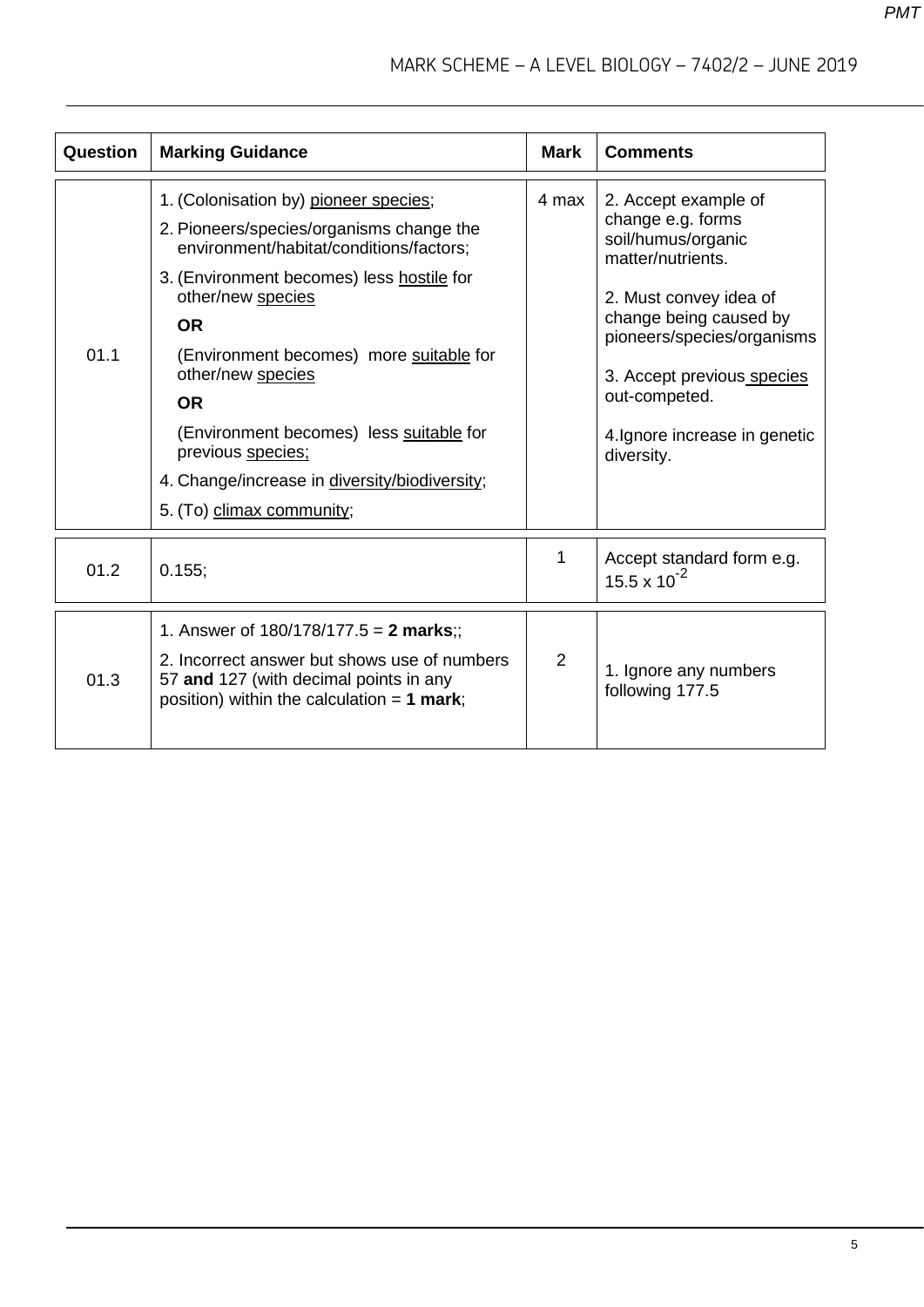| Question | <b>Marking Guidance</b>                                                                                                                                                                                                                                                                                                                                                                                                                                   | <b>Mark</b> | <b>Comments</b>                                                                                                                                                                                                                                                                                               |
|----------|-----------------------------------------------------------------------------------------------------------------------------------------------------------------------------------------------------------------------------------------------------------------------------------------------------------------------------------------------------------------------------------------------------------------------------------------------------------|-------------|---------------------------------------------------------------------------------------------------------------------------------------------------------------------------------------------------------------------------------------------------------------------------------------------------------------|
| 02.1     | 1. Change in (sequence of) amino acid(s)/primary<br>structure;<br>2. Change in hydrogen/ionic/disulfide bonds;<br>3. Alters tertiary/3 <sup>0</sup> structure;                                                                                                                                                                                                                                                                                            | 3           | 1. Reject amino acids<br>are formed.<br>1. Reject amino acids<br>code.<br>3. Reject active site.<br>3. Ignore quaternary.<br>3. Ignore 3D.                                                                                                                                                                    |
| 02.2     | 1. Produce healthy (red blood) cells<br><b>OR</b><br>Produce (normal) polypeptide/haemoglobin;<br>2. No sickle/faulty/SCD (red blood) cells (produced)<br><b>OR</b><br>No defective polypeptide/haemoglobin;<br>3. Stem/marrow cells (continuously) divide/replicate<br><b>OR</b><br>Less chance of rejection (from brother/sister);                                                                                                                      | 3           | 1. Produce only<br>healthy (red blood)<br>cells is only equivalent<br>to mark point 1.<br>1. Accept produce<br>'normal'/non-SCD<br>cells.<br>1. and 3. Ignore type<br>of stem cell e.g.<br>pluripotent.<br>3. Differentiate is not<br>equivalent to<br>divide/replicate.                                      |
| 02.3     | (For gene therapy)<br>1. No destruction of bone marrow<br><b>OR</b><br>No destruction of stem cells;<br>2. Donors are not required;<br>3. Less/no chance of rejection (own stem cells);<br>(Against gene therapy)<br>4. Sickle/faulty (red blood) cells still produced<br>5. Immune response against genetically modified<br>cells/virus<br><b>OR</b><br>Long-term effect not known (as is new treatment)<br><b>OR</b><br>Virus could cause side effects; | 3 max       | Max 2 marks for<br>marking points 1, 2<br>and 3<br>1. Accept no<br>destruction of faulty<br>bone marrow unless<br>context indicates this<br>is against gene<br>therapy.<br>2. Stating 'only own<br>cells used' is not<br>equivalent.<br>5. Accept 'virus could<br>cause problems' or<br>'risk(s) with virus'. |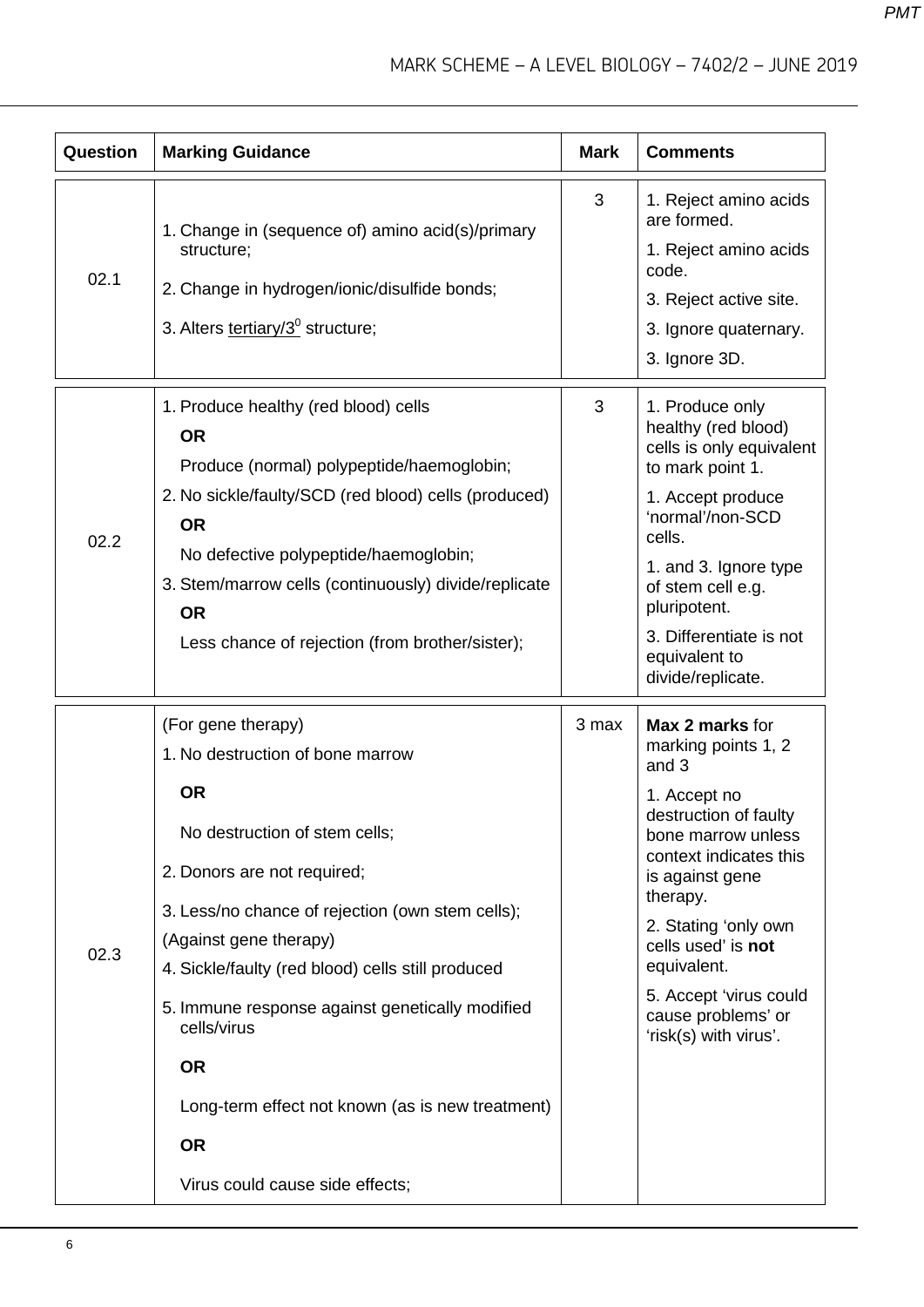| Question | <b>Marking Guidance</b>                                                                                                     | <b>Mark</b>    | <b>Comments</b>                                                                                     |
|----------|-----------------------------------------------------------------------------------------------------------------------------|----------------|-----------------------------------------------------------------------------------------------------|
|          |                                                                                                                             | 2 max          | Mark in pairs 1 and 2<br>or $3$ and $4$ .                                                           |
|          | 1. Tip produces IAA;<br>2. Affects concentration of IAA                                                                     |                | 1 and 2. Accept auxin<br>for IAA.                                                                   |
|          | <b>OR</b>                                                                                                                   |                | 1. Ignore<br>contains/stores IAA.                                                                   |
| 03.1     | Affects (shoot) length/growth/elongation;                                                                                   |                | 1. Accept affects<br>amount of IAA.                                                                 |
|          | 3. Mitosis/division occurs in shoot tips;<br>4. Affects (shoot) length/growth/elongation;                                   |                | 2. Accept affects<br>independent variable.                                                          |
|          |                                                                                                                             |                | 2 and 4. Ignore<br>affects results.                                                                 |
|          |                                                                                                                             | 2              | 1.Ignore<br>photosynthesis.                                                                         |
|          | 1. For respiration;<br>2. Provide ATP/energy (for growth);                                                                  |                | 1. Ignore<br>aerobic/anaerobic<br>(respiration).                                                    |
| 03.2     |                                                                                                                             |                | 1. Reject glucose<br>used in<br>photosynthesis.                                                     |
|          |                                                                                                                             |                | 2. Reject produce<br>energy.                                                                        |
|          |                                                                                                                             |                | 2. Do not credit<br>photosynthesis<br>provides ATP.                                                 |
|          | 1. To prevent/reduce evaporation;<br>2. (Which) alters concentration of (IAA) solution                                      | $\overline{2}$ | 1. Accept evaporation<br>of (IAA/glucose)<br>'solution'.                                            |
| 03.3     | <b>OR</b>                                                                                                                   |                | 2. Accept auxin for<br>IAA.                                                                         |
|          | (Which) alters water potential;                                                                                             |                | 1. Ignore<br>contamination.                                                                         |
| 03.4     | 1. Increase in IAA concentration the higher/greater                                                                         | 3              | 1, 2 and 3. Accept<br>auxin for IAA.                                                                |
|          | the mean (change in) length;<br>2. (High) IAA stimulates cell elongation;<br>3. In roots, growth/elongation less/inhibited; |                | 3. Accept decrease in<br>(mean) change in<br>length but reject<br>'decreases length' on<br>its own. |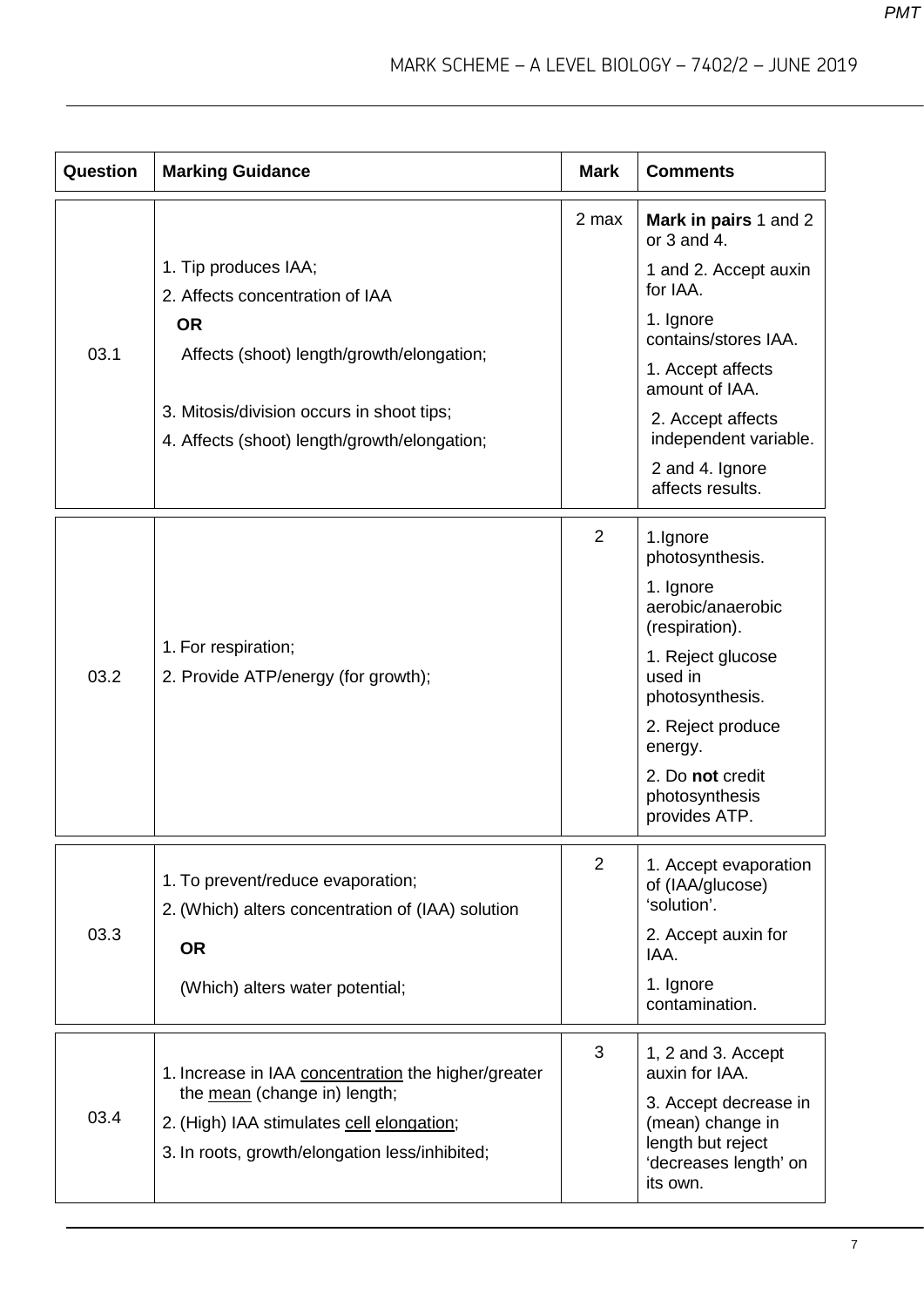|      |                    | 3. Accept 'opposite<br>results or 'negative<br>correlation'. |
|------|--------------------|--------------------------------------------------------------|
| 03.5 | $0.4$ and $39.6$ ; | Both numbers<br>required and must be<br>in order shown.      |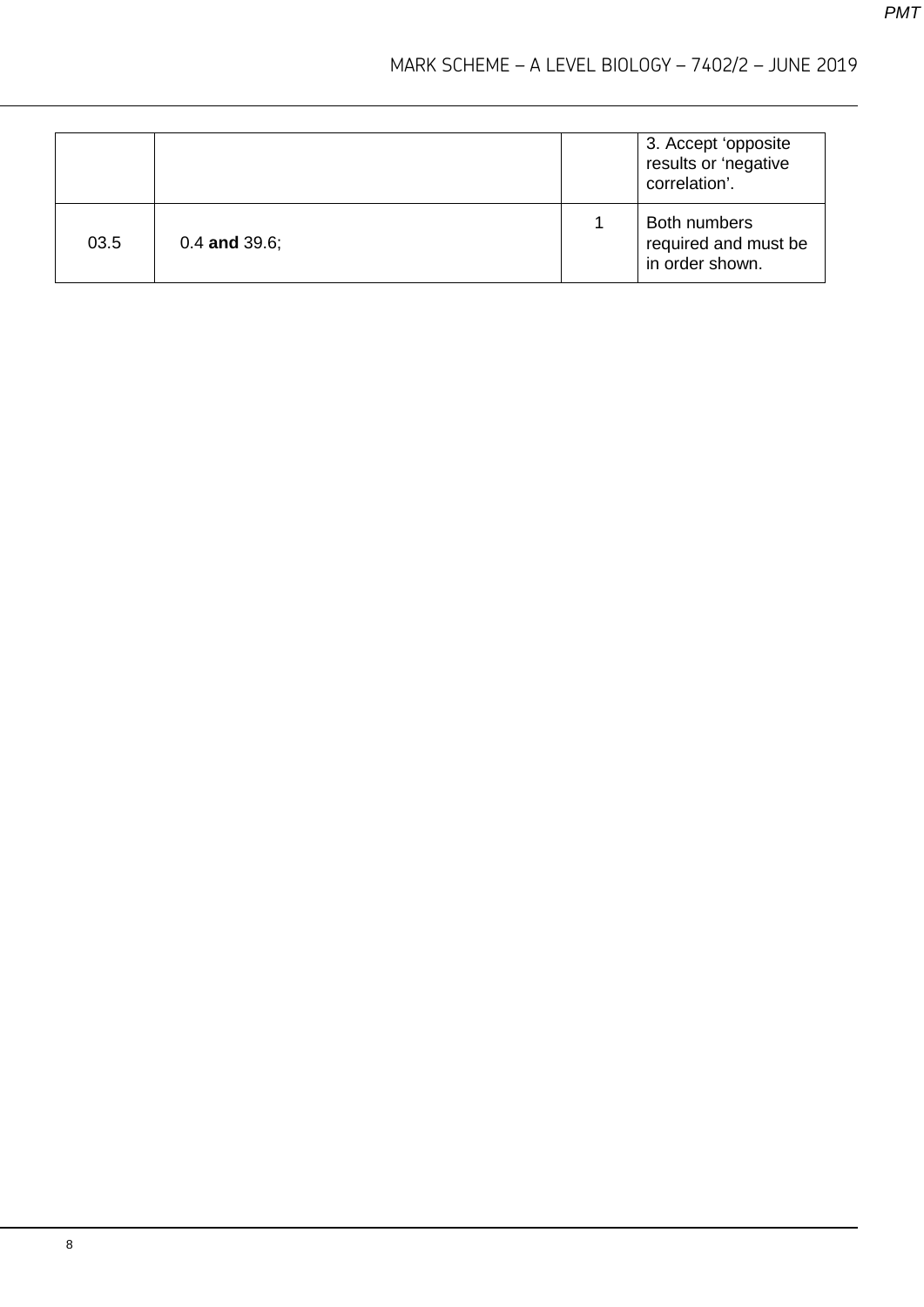| Question | <b>Marking Guidance</b>                                                                                                                                                                                                                                                                                                                                                                                                                                                                                                                                 | <b>Mark</b> | <b>Comments</b>                                                                                                                                                                                                                                                                                                                                   |
|----------|---------------------------------------------------------------------------------------------------------------------------------------------------------------------------------------------------------------------------------------------------------------------------------------------------------------------------------------------------------------------------------------------------------------------------------------------------------------------------------------------------------------------------------------------------------|-------------|---------------------------------------------------------------------------------------------------------------------------------------------------------------------------------------------------------------------------------------------------------------------------------------------------------------------------------------------------|
|          | 1. Lower (force of contraction) in mouse/B (than<br>control/100%) below 29 °C<br><b>OR</b><br>Lower (force of contraction) in rabbit/D (than<br>control/100%) below 26.5 °C;                                                                                                                                                                                                                                                                                                                                                                            | 4 max       | 1. Accept any<br>temperature below 29<br>°C for mouse/ <b>B</b> or any<br>specified temperature<br>below 26.5 °C for<br>rabbit/D.                                                                                                                                                                                                                 |
| 04.1     | 2. Higher (force of contraction) in mouse/ <b>B</b> (than<br>control/100%) above 29 °C<br><b>OR</b><br>Higher (force of contraction) in rabbit/D (than<br>control/100%) above 26.5 °C;<br>3. Only (used) mouse and rabbit<br><b>OR</b><br>No other organism/species used;<br>4. Body temperature of mouse/rabbit higher (than<br>temperatures investigated);<br>5. Only used one/0.5 pH (below typical pH)<br><b>OR</b><br>(Should) use more pH values;<br>6. (Used) isolated muscle tissue;<br>7. No stats test to see if (difference is) significant; |             | 2. Accept any<br>temperature above 29<br>°C for mouse/ <b>B</b> or any<br>temperature above<br>26.5 °C for rabbit/D.<br>1. and 2. Accept 27<br>°C for 26.5 °C and<br>accept 28.5 °C for 29<br>$\rm{^{\circ}C}$ .<br>3. Accept only two<br>animals/species used.<br>4. Accept body<br>temperature of<br>mouse/rabbit not<br>known<br>7. Ignore SD. |
| 04.2     | 1. (Less/No) tropomyosin moved from binding site<br><b>OR</b><br>Shape of tropomyosin not changed so binding<br>site not exposed/available;<br>2. (Fewer/No) actinomyosin bridges formed;<br>3. Myosin head does not move<br><b>OR</b><br>Myosin does not pull actin (filaments)<br><b>OR</b><br>(Less/No) ATP (hydrol)ase (activation);                                                                                                                                                                                                                | 3           | 1 and 2. Reject active<br>site only once.<br>1. Ignore troponin.<br>2. Accept actin and<br>myosin do not bind.<br>3. Reject ATP<br>synthase.<br>Do not penalise<br>reference to calcium<br>rather than calcium<br>ions.<br>Credit all mark points<br>even if context relates<br>to what happens<br>when calcium ions are<br>present.              |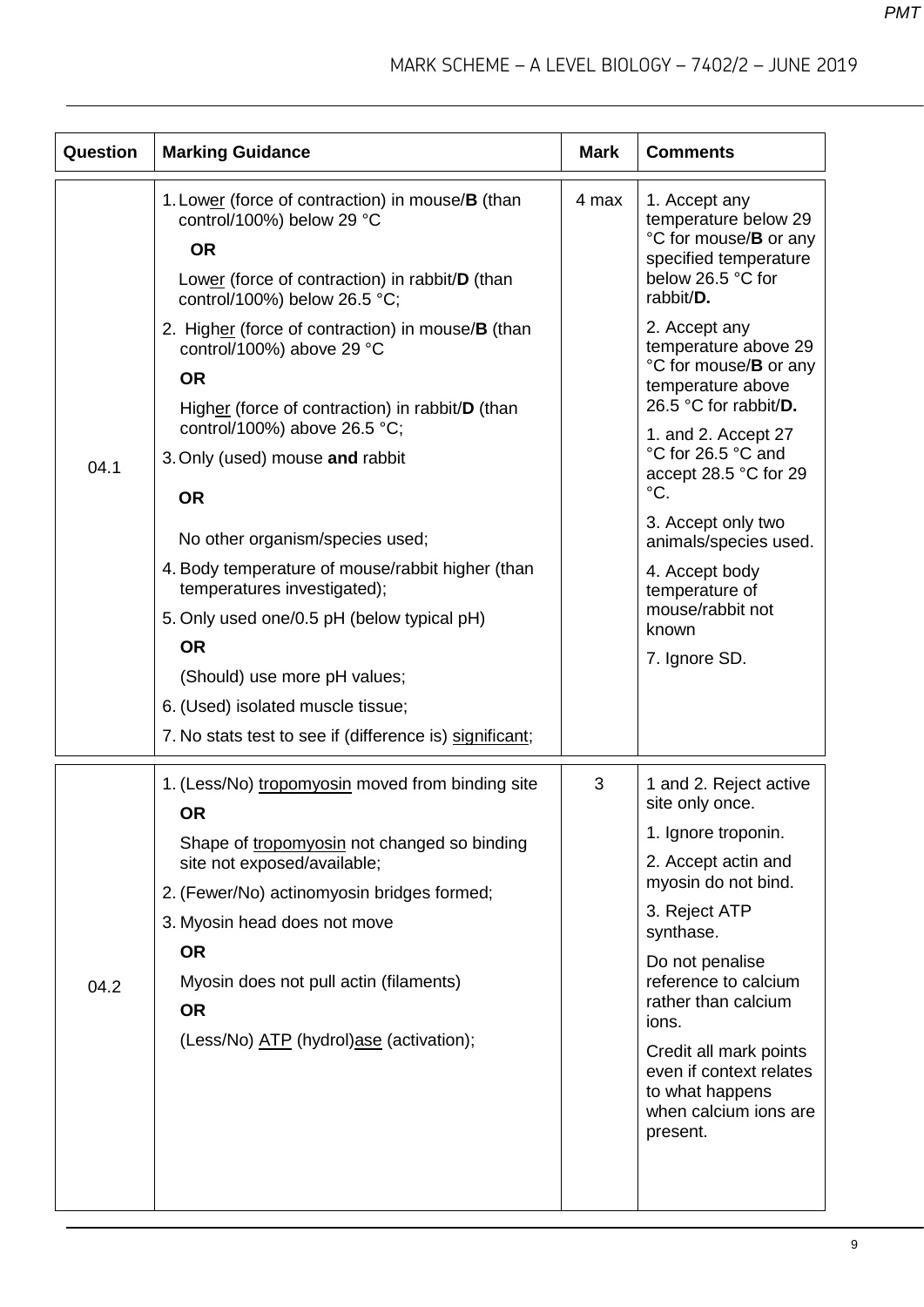|      | 1. Regenerates/produces NAD<br><b>OR</b>               | 2 | 1. Reject NADP and<br>any reference to FAD.                                 |
|------|--------------------------------------------------------|---|-----------------------------------------------------------------------------|
|      | oxidises reduced NAD;<br>2. (So) glycolysis continues; |   | 1. Accept descriptions<br>of oxidation e.g. loss<br>of hydrogen.            |
| 04.3 |                                                        |   | 2. Accept description<br>of glycolysis e.g.<br>glucose to pyruvate.         |
|      |                                                        |   | 2. Accept 'for<br>oxidising/converting<br>triose phosphate to<br>pyruvate'. |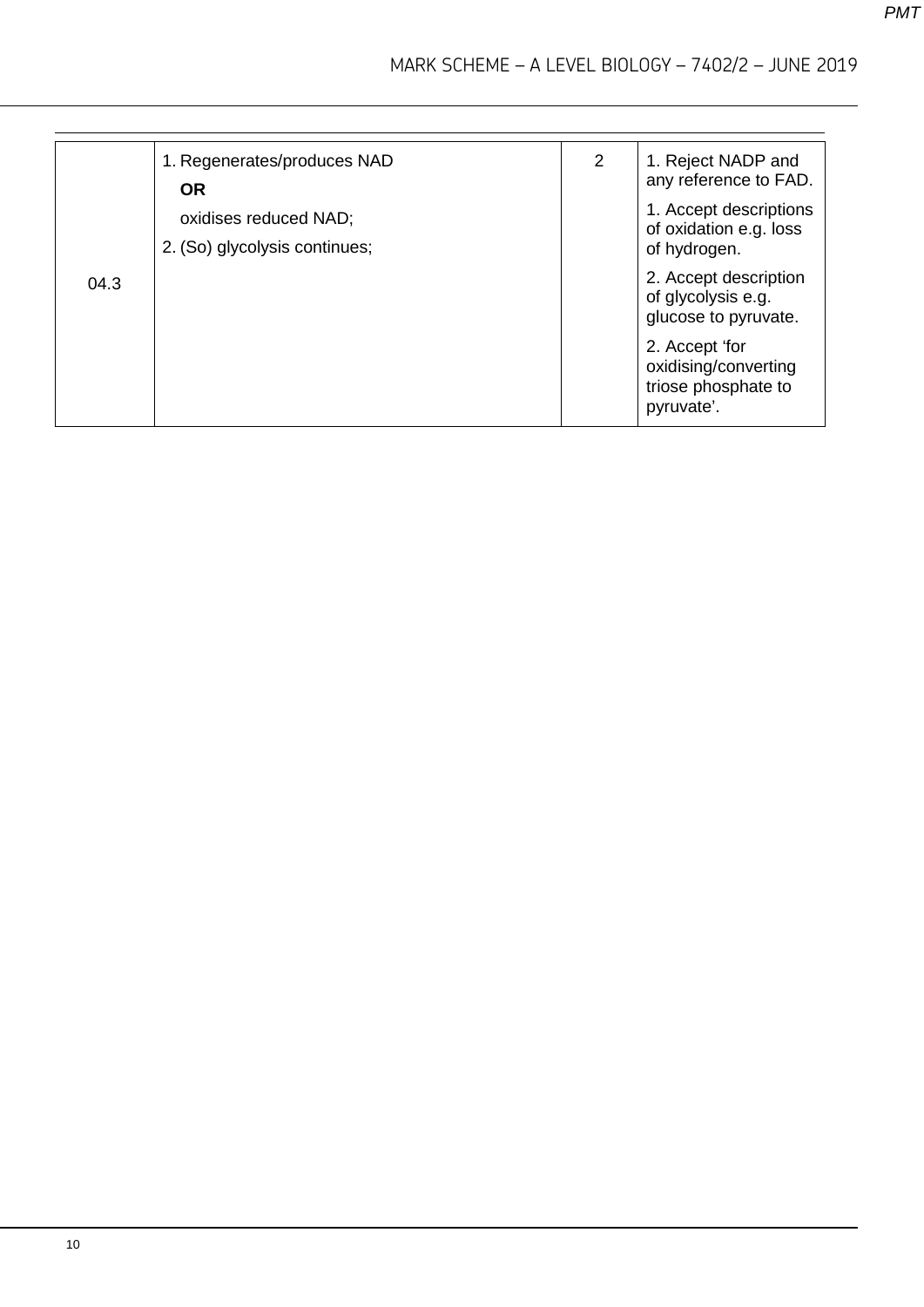| Question | <b>Marking Guidance</b>                                                                                                                                                                                                   | <b>Mark</b> | <b>Comments</b>                                                                                                                                                                                                                               |
|----------|---------------------------------------------------------------------------------------------------------------------------------------------------------------------------------------------------------------------------|-------------|-----------------------------------------------------------------------------------------------------------------------------------------------------------------------------------------------------------------------------------------------|
| 05.1     | 1. (Attaches to receptors on target cells and)<br>activates/stimulates enzymes;<br>2. Glycerol/amino acids/fatty acids into glucose;                                                                                      | 2           | 1. Reject 'produces<br>enzymes'.<br>2. Reject 'glucagon<br>converts' as context<br>suggests enzyme<br>action.<br>2. Ignore<br>lipids/fats/proteins but<br>reject glycogen.<br>2. Reject occurs in<br>pancreas.                                |
| 05.2     | 1. Correct answer of $3.24 = 2$ marks;;<br>2. Incorrect but multiplies by 34 (with decimal point<br>in any position) = 1 mark<br><b>OR</b><br>Incorrect but shows sequence $324 = 1$ mark<br><b>OR</b><br>$3.2 = 1$ mark; | 2           |                                                                                                                                                                                                                                               |
| 05.3     | 1. (More) insulin binds to receptors;<br>2. (Stimulates) uptake of glucose by<br>channel/transport proteins<br><b>OR</b><br>Activates enzymes which convert glucose to<br>glycogen;                                       | 2           | 2. Accept activates<br>enzymes for<br>glycogenesis.<br>2. Reject active<br>transport.<br>2. Accept carrier<br>proteins or GLUT 4<br>for channel proteins.<br>2. Accept insulin<br>stimulates addition of<br>channel proteins in<br>membranes. |
| 05.4     | 1. Less/no ATP is converted to cyclic AMP/cAMP;<br>2. Less/no kinase is activated;<br>3. Less/no glycogen is converted to glucose<br><b>OR</b><br>Less/no glycogenolysis;                                                 | 3           | If no indication of<br>less/no for any of the<br>mark points award<br>max 2 marks.<br>Accept all marks in<br>context of adrenaline.<br>Ignore<br>gluconeogenesis.                                                                             |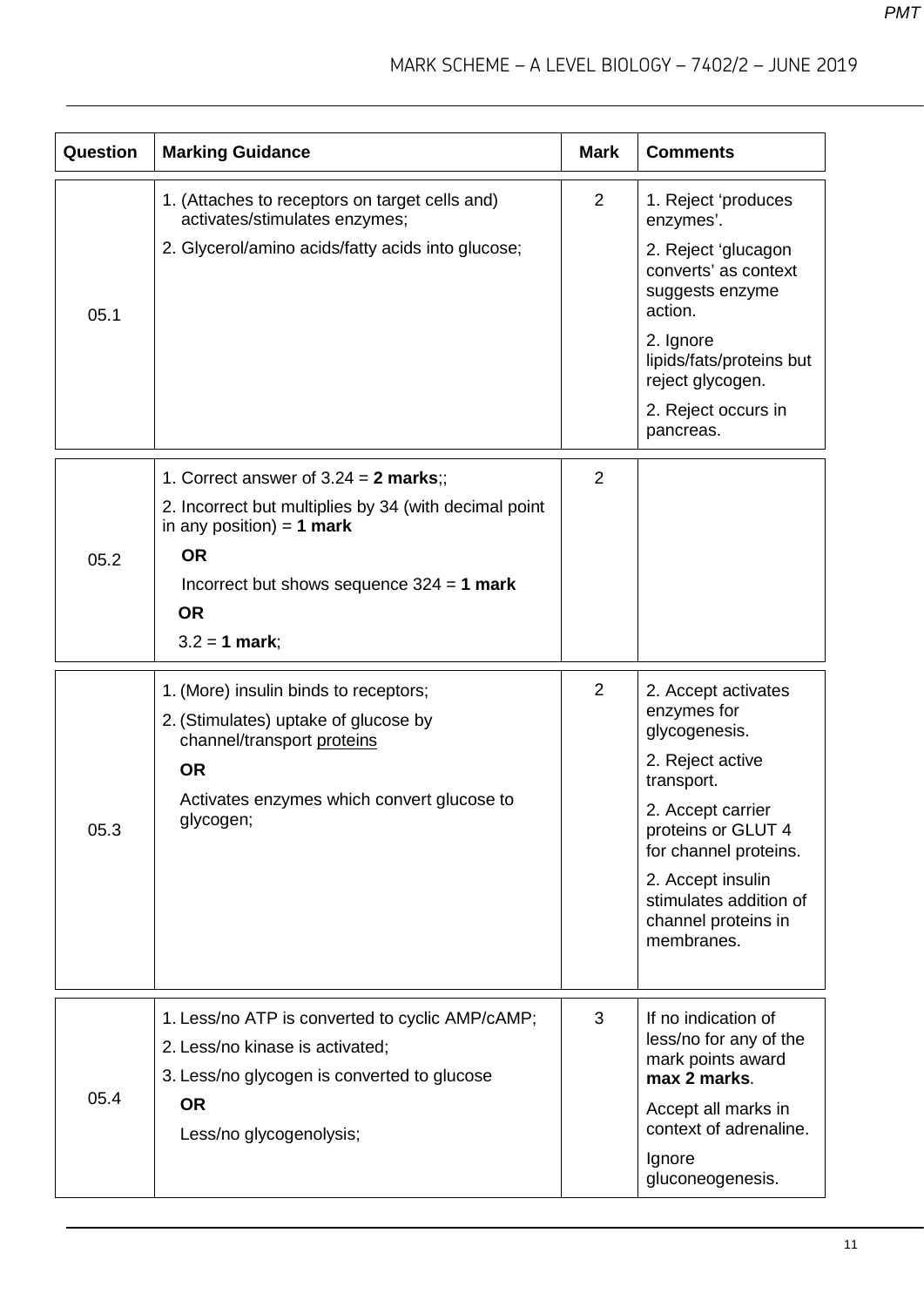| Question | <b>Marking Guidance</b>                                                                                                                                                                                                                                                                                                                                                                                                                                                      | <b>Mark</b> | <b>Comments</b>                                                                                                                                                                               |
|----------|------------------------------------------------------------------------------------------------------------------------------------------------------------------------------------------------------------------------------------------------------------------------------------------------------------------------------------------------------------------------------------------------------------------------------------------------------------------------------|-------------|-----------------------------------------------------------------------------------------------------------------------------------------------------------------------------------------------|
| 06.1     | $GgXRXr$ ;                                                                                                                                                                                                                                                                                                                                                                                                                                                                   | 1           | 1. Accept alleles in<br>any order.<br>1. Accept GgRr with<br>alleles in any order.                                                                                                            |
| 06.2     | If it were recessive all flies of 3 and 4 would be grey<br><b>OR</b><br>3 and 4 produce 9/black (fly)<br><b>OR</b><br>Grey parents produce black (fly);                                                                                                                                                                                                                                                                                                                      | 1           |                                                                                                                                                                                               |
| 06.3     | 1. (Fly) 3 (and 4) produce 9/black (fly)<br><b>OR</b><br>(Fly) 9 would not be black<br><b>OR</b><br>(Fly) 9 would be grey<br><b>OR</b><br>Grey parents/male produce black female (fly);<br>2. (Fly) 3 would pass dominant allele to 9;<br>$3.$ (Fly) 2 (and 1) produce $5$ /grey (fly)<br><b>OR</b><br>Black female produces grey male<br><b>OR</b><br>(Fly) 5 could not be grey<br><b>OR</b><br>(Fly) 5 would be black;<br>4.(Fly) 5 would receive recessive allele from 2; | 2 max       | Mark in pairs 1 and 2<br>or $3$ and $4$ .<br>2. Accept allele for<br>grey colour would be<br>passed on by 3.<br>4. Accept allele for<br>black colour would be<br>passed on by 2.              |
| 06.4     | 1. GgX'X' and $ggXRY$ ;<br>2. GgX <sup>R</sup> X <sup>r</sup> , ggX <sup>R</sup> X <sup>r</sup> , GgX <sup>r</sup> Y and ggX <sup>r</sup> Y;<br>3. Grey-bodied red-eyed female, black-bodied<br>red-eyed female, grey-bodied white-eyed<br>male, black-bodied white-eyed male and ratio<br>1:1:1:1;                                                                                                                                                                          | 3           | 1 and 2. Accept the<br>following alternative<br>notations for sex-<br>linked crosses e.g. for<br>mp <sub>1</sub><br>Ggrr and ggRY or<br>Ggrr and gg R- or<br>Ggrr and ggR<br>i.e. space for Y |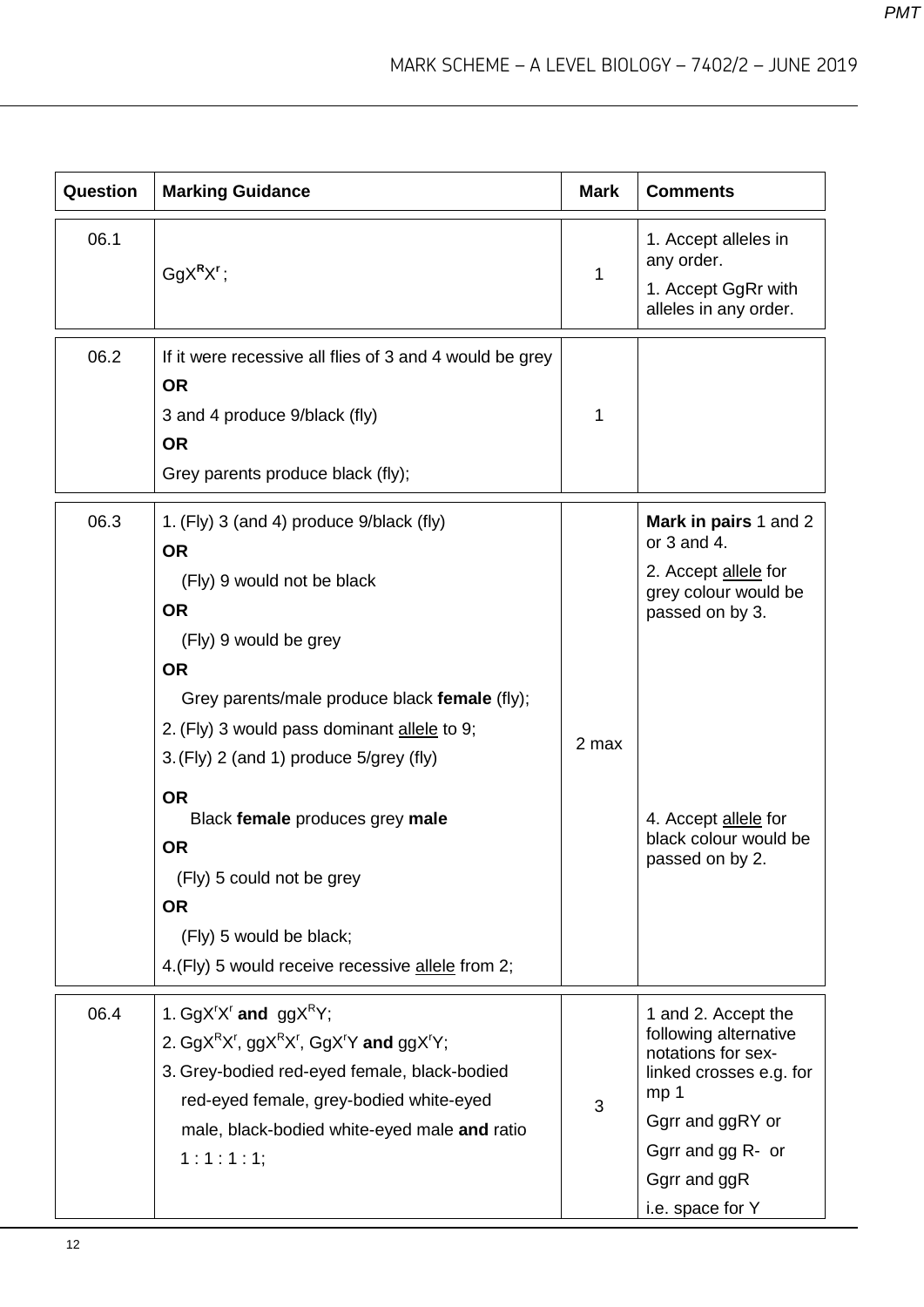|      | If 1, 2 and 3 incorrect allow one mark for correct<br>gametes from incorrect dihybrid parental<br>genotypes.                                                                                                                                           |                | chromosome.<br>2 and 3. Accept any<br>order of genotypes<br>and phenotypes.<br>3. Accept sequence of<br>phenotypes does not<br>need to mirror<br>genotypes but must<br>be correct.<br>3. Accept alternative<br>ratios in correct<br>proportions e.g.<br>4:4:4:4 |
|------|--------------------------------------------------------------------------------------------------------------------------------------------------------------------------------------------------------------------------------------------------------|----------------|-----------------------------------------------------------------------------------------------------------------------------------------------------------------------------------------------------------------------------------------------------------------|
| 06.5 | 1. Correct answer of $48\% = 2$ marks;;<br>2. Incorrect answer but shows understanding that<br>$2pq = heterozygous/carriers = 1 mark$<br><b>OR</b><br>Incorrect answer but shows understanding that<br>$1-(p^2+q^2)$ = heterozygous/carriers = 1 mark; | $\overline{2}$ | 1. Accept 0.48 for 1<br>mark.<br>2. Accept<br>understanding of 2pq<br>by using a calculation<br>involving 2 x two<br>different numbers.                                                                                                                         |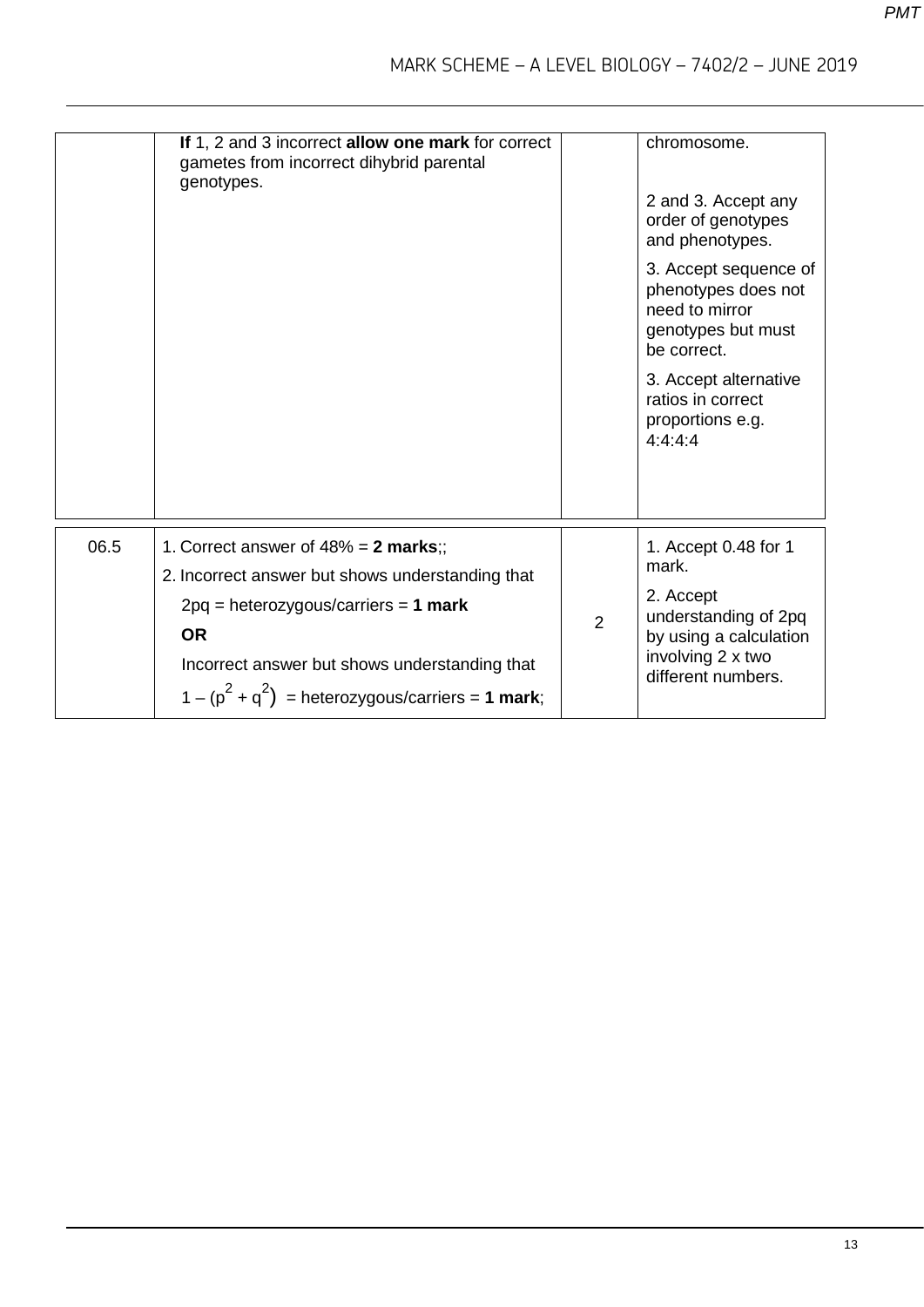| Question | <b>Marking Guidance</b>                                                                    | <b>Mark</b>    | <b>Comments</b>                                                                                         |
|----------|--------------------------------------------------------------------------------------------|----------------|---------------------------------------------------------------------------------------------------------|
| 07.1     | $\boxtimes$ NADP, ADP, Pi and water;                                                       | 1              |                                                                                                         |
| 07.2     | 1. Chlorophyll absorbs light<br><b>OR</b>                                                  | $\overline{2}$ | 1. Ignore<br>photosystems.                                                                              |
|          | Light excites/moves electrons in chlorophyll;                                              |                | 2. Ignore<br>site/molecule from<br>where electrons are<br>lost.                                         |
|          | 2. Electron/s are lost<br><b>OR</b>                                                        |                | 2. Accept electrons go                                                                                  |
|          | (Chlorophyll) becomes positively charged;                                                  |                | to electron<br>transport/carrier chain<br>for 'electrons lost'.                                         |
| 07.3     | Ink and (leaf) pigments would mix<br><b>OR</b>                                             | 1              |                                                                                                         |
|          | (With ink) origin/line in different position<br><b>OR</b>                                  |                |                                                                                                         |
|          | (With pencil) origin/line in same position<br><b>OR</b>                                    |                |                                                                                                         |
|          | (With pencil) origin/line still visible;                                                   |                |                                                                                                         |
| 07.4     | 1. Level of solvent below origin/line;<br>2. Remove/stop before (solvent) reaches top/end; | 2              | 1. Reject water or any<br>named aqueous<br>solution.                                                    |
|          |                                                                                            |                | 1. Accept named<br>organic solvent.                                                                     |
| 07.5     | Accept any answer in range of 0.58 to 0.62;                                                | 1              | Accept 0.58 or 0.62.                                                                                    |
|          |                                                                                            |                | Ignore any numbers<br>which follow numbers<br>in range.                                                 |
| 07.6     | (Absorb) different/more wavelengths (of light) for<br>photosynthesis;                      | 1              | Accept wider/larger<br>range of wavelengths.                                                            |
|          |                                                                                            |                | Accept frequency for<br>wavelength.                                                                     |
|          |                                                                                            |                | Accept light-<br>dependent reaction<br>/photophosphorylation<br>/photoionisation for<br>photosynthesis. |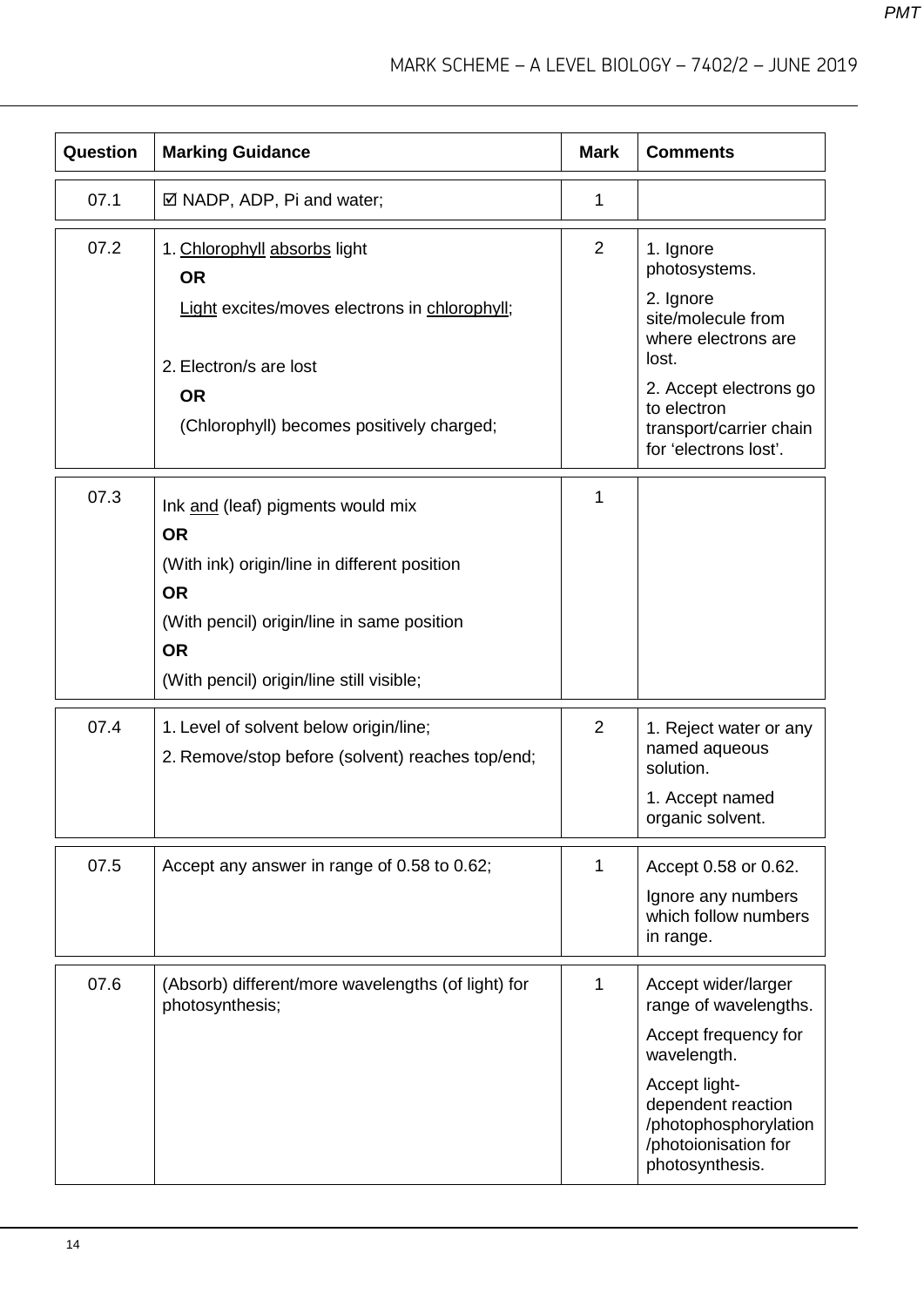| Question | <b>Marking Guidance</b>                                                                                                                                                                  | <b>Mark</b>    | <b>Comments</b>                                                               |
|----------|------------------------------------------------------------------------------------------------------------------------------------------------------------------------------------------|----------------|-------------------------------------------------------------------------------|
| 08.1     | 1. (Short) single strand of DNA;<br>2. Bases complementary (with DNA/allele/gene);                                                                                                       | $\overline{2}$ |                                                                               |
| 08.2     | 1. Restriction endonuclease/enzyme;<br>2. (Cuts DNA at specific) base sequence<br><b>OR</b><br>(Breaks) phosphodiester bonds<br><b>OR</b><br>(Cuts DNA) at recognition/restriction site; | 2              | 2. Accept palindromic<br>sequence.                                            |
| 08.3     | (So DNA) probe binds/attaches/anneals;                                                                                                                                                   | 1              |                                                                               |
| 08.4     | 1. (Lane 1 has DNA fragments) of known<br>sizes/lengths;<br>2. Compare (position of viral fragment/s);                                                                                   | $\overline{2}$ |                                                                               |
| 08.5     | 3, 4, 5 with these numbers in any sequence;                                                                                                                                              |                | All three numbers<br>required.<br>Reject if more than<br>three numbers given. |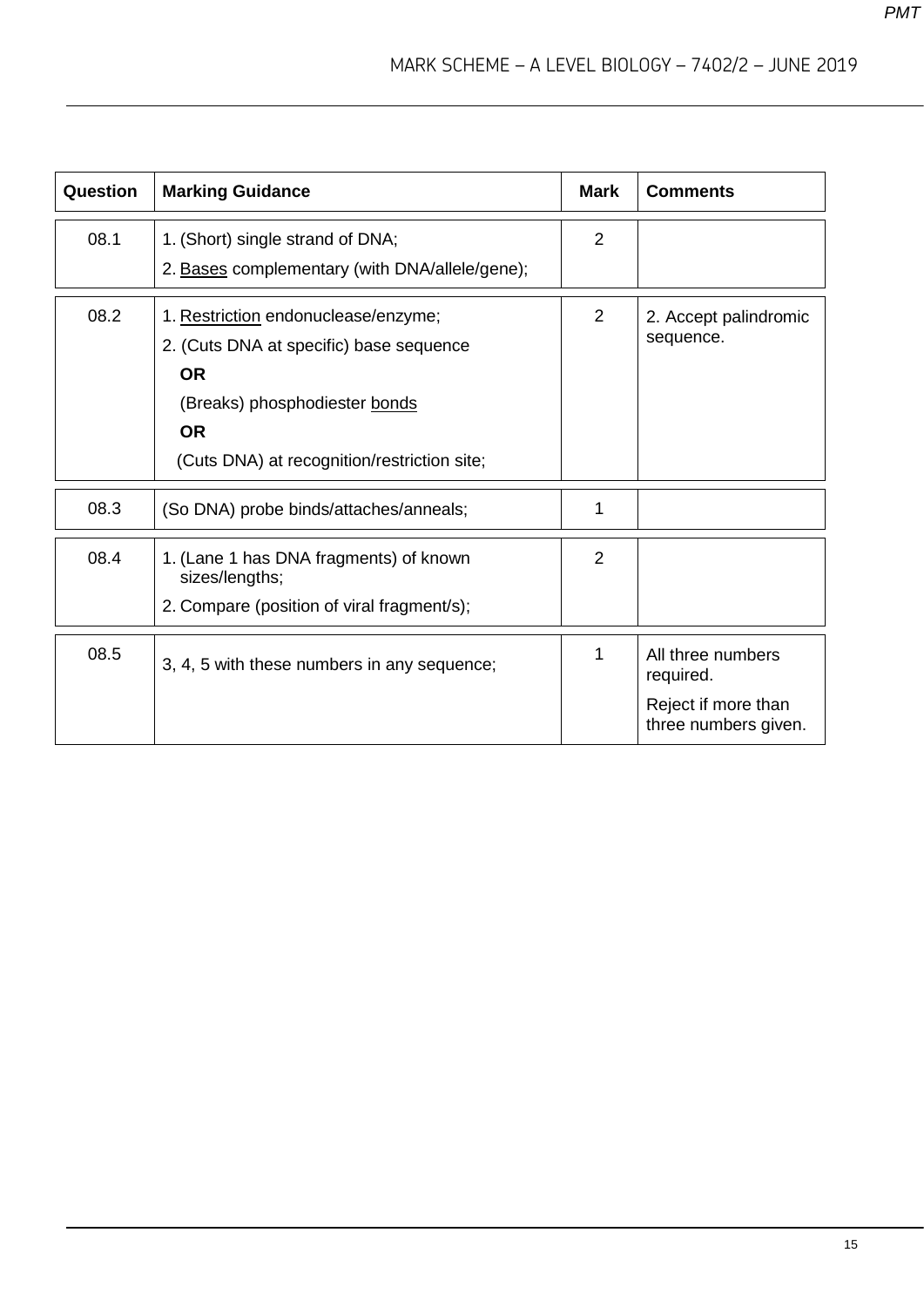| Question | <b>Marking Guidance</b>                                                                                                                                                                           | <b>Mark</b> | <b>Comments</b>                                                                                   |
|----------|---------------------------------------------------------------------------------------------------------------------------------------------------------------------------------------------------|-------------|---------------------------------------------------------------------------------------------------|
| 09.1     | 1. Use a grid<br><b>OR</b>                                                                                                                                                                        | 5           | 1. Accept use of tape<br>measures/map/area<br>with coordinates.                                   |
|          | Divide area into squares/sections;<br>2. Method of obtaining random                                                                                                                               |             | 1. Accept Belt<br>transect.                                                                       |
|          | coordinates/numbers e.g.<br>calculator/computer/random numbers<br>table/generator;                                                                                                                |             | 2. If transect method<br>used accept quadrats<br>at regular intervals or<br>current mark point 2. |
|          | 3. Count number/frequency in a quadrat/section;<br>4. Large sample and calculate mean/average                                                                                                     |             | 3. Accept % cover in<br>quadrat/section.                                                          |
|          | number (per quadrat/section);                                                                                                                                                                     |             | 3. Ignore<br>amount/abundance.                                                                    |
|          | 5. Valid method of calculating total number of<br>sundews, e.g. mean number of plants per<br>quadrat/section/m <sup>2</sup> multiplied by number of<br>quadrats/sections/m <sup>2</sup> in marsh; |             | 4. Accept large<br>sample and calculate<br>mean %.                                                |
|          |                                                                                                                                                                                                   |             | 4. Accept large<br>sample and method<br>of calculating mean.                                      |
|          |                                                                                                                                                                                                   |             | 4. Accept<br>many/multiple for<br>large sample but<br>ignore several.                             |
|          |                                                                                                                                                                                                   |             | 4. If a specific number<br>is given it must be 10<br>or more.                                     |
|          |                                                                                                                                                                                                   |             | 5. Do not allow 'scale<br>up' without further<br>qualification.                                   |
|          |                                                                                                                                                                                                   |             | 5. Do not award if %<br>cover determined.                                                         |
| 09.2     | 1. Digestion/breakdown of proteins;<br>2. Provides amino acids                                                                                                                                    | 2 max       | Mark in pairs 1 and<br>2, or 3 and 4.                                                             |
|          | <b>OR</b>                                                                                                                                                                                         |             | Ignore carbohydrates,                                                                             |
|          | (Sundew can) produce a <b>named</b> (organic)<br>nitrogen-containing compound e.g. proteins,                                                                                                      |             | lipids or named<br>carbohydrate/lipid.                                                            |
|          | amino acids, DNA, ATP;<br>3. Digestion/breakdown of named (organic)<br>phosphate-containing compound e.g. DNA, RNA;                                                                               |             | 2. Ignore if nitrate or<br>ammonium ions given<br>as products.                                    |
|          | 4. Provides named (organic) phosphate-containing<br>product e.g. nucleotides                                                                                                                      |             | 4. Accept phosphate<br>as a named product.                                                        |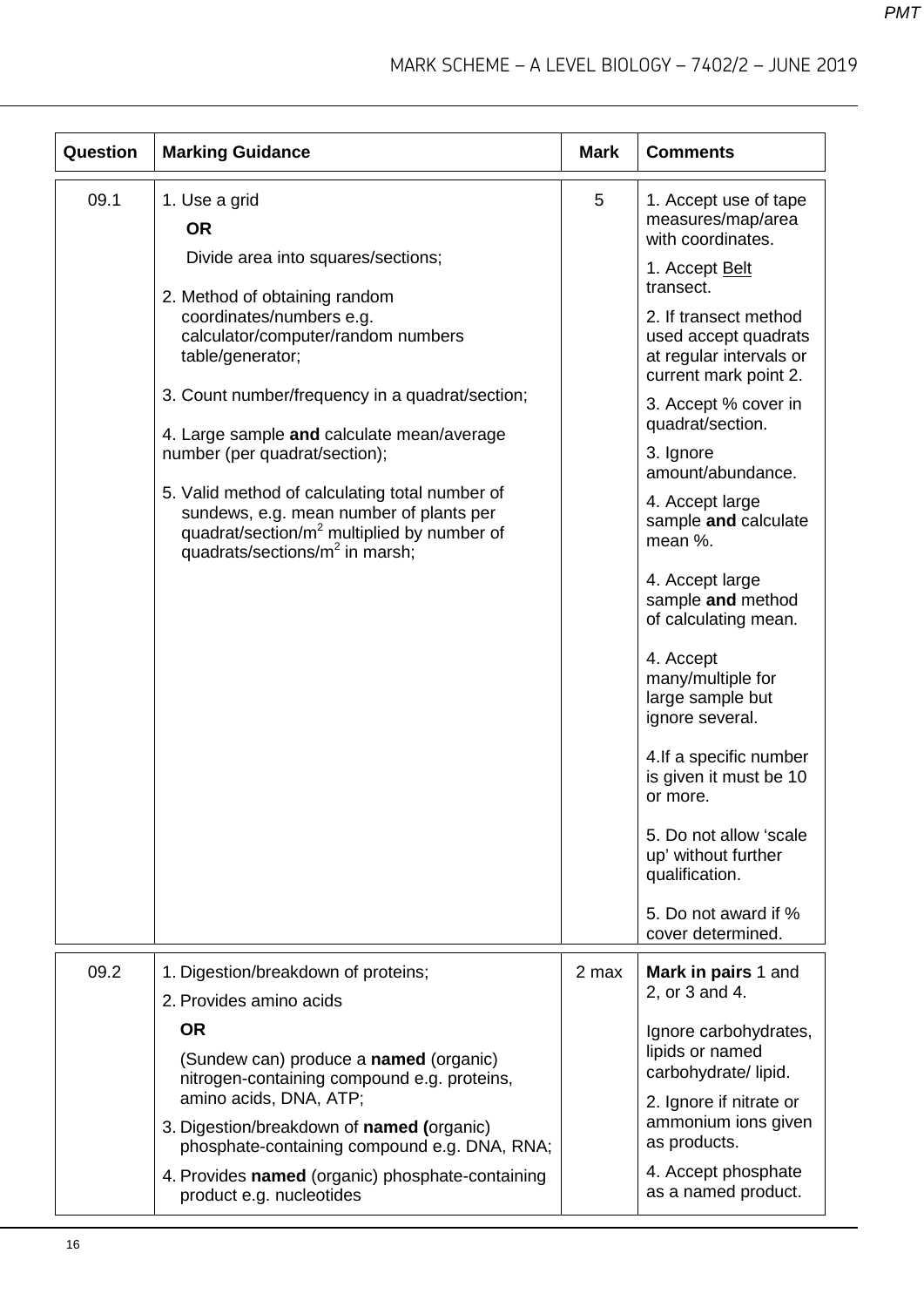| ОR                                                                                   |  |
|--------------------------------------------------------------------------------------|--|
| (Sundew can) produce a <b>named</b> phosphate-<br>containing compound e.g. ATP, DNA; |  |

| Question | <b>Marking Guidance</b>                                                                                                                                                                                                                                                                                              | <b>Mark</b> | <b>Comments</b>                                                                                                                                                                                                                                                                                                                                                     |
|----------|----------------------------------------------------------------------------------------------------------------------------------------------------------------------------------------------------------------------------------------------------------------------------------------------------------------------|-------------|---------------------------------------------------------------------------------------------------------------------------------------------------------------------------------------------------------------------------------------------------------------------------------------------------------------------------------------------------------------------|
| 10.1     | 1. (Refers to) saltatory conduction<br><b>OR</b><br>(Nerve)<br>impulses/depolarisation/ions pass<br>to other neurones<br><b>OR</b><br>Depolarisation occurs along whole<br>length (of axon);<br>2. (Nerve) impulses slowed/stopped;<br>3. (Refers to) neuromuscular junction<br><b>OR</b><br>(Refers to) sarcolemma; | 3           | 1. Accept suitable description<br>that refers to (transmission)<br>from node to node (of<br>Ranvier).<br>1 and 2. Accept action<br>potentials for impulses.<br>1. Accept action potential for<br>depolarisation.<br>1, 2 and 3. Reject first mark<br>awarded if answer refers to<br>messages/signals for<br>impulses. Reject even if<br>impulse/s also referred to. |
| 10.2     | 1. Slower/fewer impulse(s) along<br>sympathetic/parasympathetic<br>(pathway/neurones);<br>2. (Impulses) from cardiac centre<br><b>OR</b><br>(Impulses) from medulla;<br>3. To SAN;                                                                                                                                   | 3           | 1. Accept action potentials<br>for impulses.<br>1. Reject no impulses.<br>1, 2 and 3. Ignore<br>'information' but reject first<br>mark awarded if answer<br>refers to messages/signals<br>for impulses. Reject even if<br>impulse/s also referred to.                                                                                                               |
| 10.3     | 1. It/DNA is complementary to<br>$(m)$ RNA;<br>2. Binds to mRNA (for huntingtin);<br>3. Prevents translation;                                                                                                                                                                                                        | 3           | 1. Accept (transcription)<br>results in complementary<br>$(m)$ RNA.<br>Ignore<br>miRNA/siRNA/transcriptional<br>factors.<br>3. Ignore transcription.                                                                                                                                                                                                                |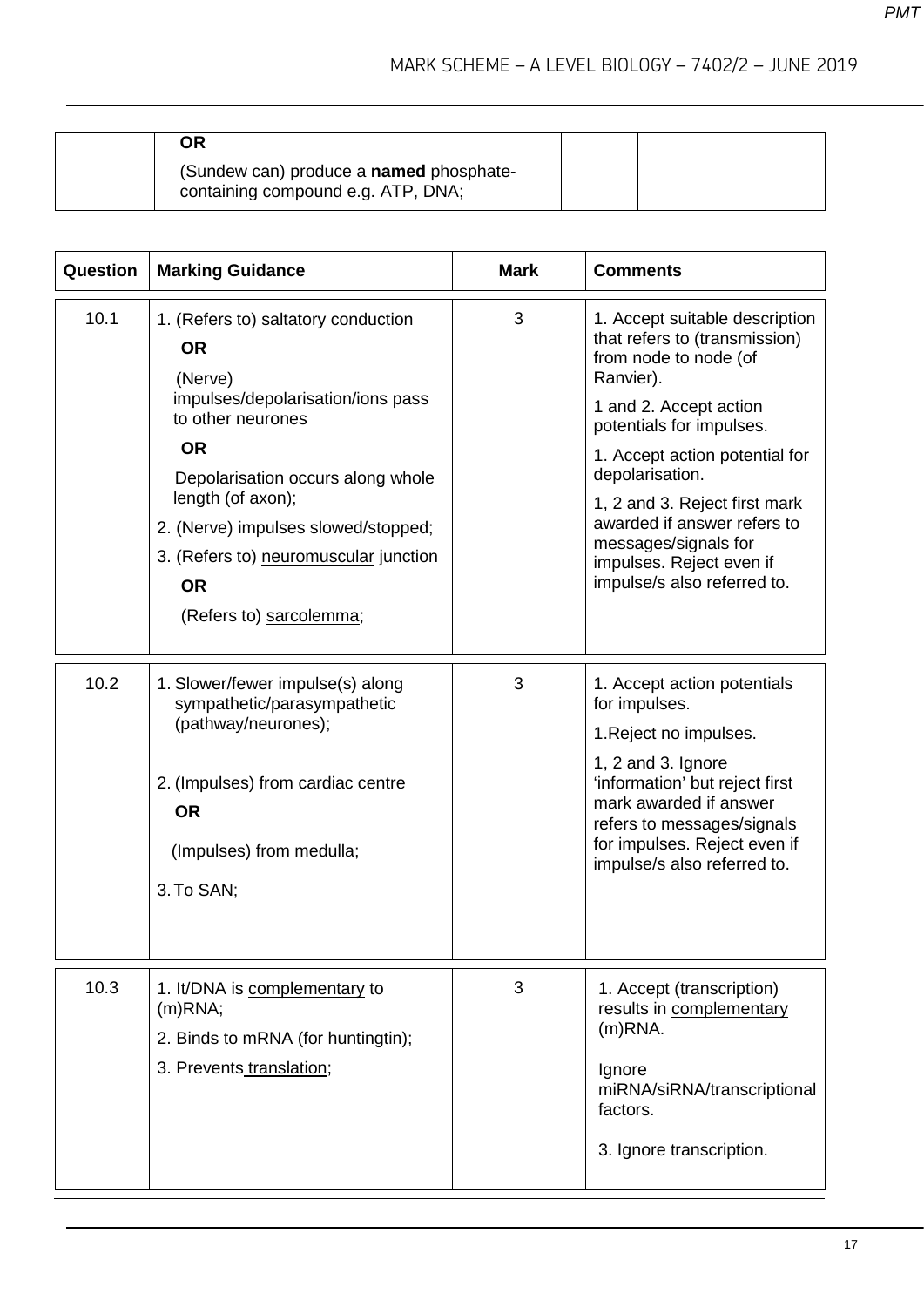| 10.4 | 1. Small sample size<br><b>OR</b><br>Only 46;<br>2. Only four-months<br><b>OR</b><br>short period (of trial);<br>3. Huntingtin/protein reduced<br><b>OR</b><br>Huntingtin/protein still produced<br><b>OR</b><br>Huntingtin/protein not removed;<br>4. Allele/gene/mutation/mRNA (for<br>Huntington's) still present<br><b>OR</b><br>(May be) temporary<br><b>OR</b><br>Drug treatment repeated;<br>5. Brain already damaged<br><b>OR</b><br>Brain damage may continue; | $\overline{2}$<br>max | 3. Accept huntington for<br>huntingtin.<br>Ignore<br>miRNA/siRNA/transcriptional<br>factors.                                           |
|------|-------------------------------------------------------------------------------------------------------------------------------------------------------------------------------------------------------------------------------------------------------------------------------------------------------------------------------------------------------------------------------------------------------------------------------------------------------------------------|-----------------------|----------------------------------------------------------------------------------------------------------------------------------------|
|      |                                                                                                                                                                                                                                                                                                                                                                                                                                                                         |                       |                                                                                                                                        |
| 10.5 | 1. (Drug/DNA) will directly/quickly<br>reach brain                                                                                                                                                                                                                                                                                                                                                                                                                      | 2                     | 2. Reject protein is digested.<br>2. Ignore location of                                                                                |
|      | <b>OR</b>                                                                                                                                                                                                                                                                                                                                                                                                                                                               |                       | enzymes.                                                                                                                               |
|      | (Cerebrospinal) fluid bathes the<br>brain;                                                                                                                                                                                                                                                                                                                                                                                                                              |                       | 2. Accept Drug/DNA<br>denatured.                                                                                                       |
|      | 2. (Drug/DNA) not destroyed by acid                                                                                                                                                                                                                                                                                                                                                                                                                                     |                       |                                                                                                                                        |
|      | <b>OR</b>                                                                                                                                                                                                                                                                                                                                                                                                                                                               |                       |                                                                                                                                        |
|      | (Drug/DNA) not digested (by<br>enzymes);                                                                                                                                                                                                                                                                                                                                                                                                                                |                       |                                                                                                                                        |
| 10.6 | 1. (Increased) methylation of<br>DNA/gene/allele;<br>2. Inhibits/prevents transcription;                                                                                                                                                                                                                                                                                                                                                                                | 2 max                 | Mark in pairs but if no mark<br>credited allow one mark for<br>any reference to transcription<br>or gene expression being<br>affected. |
|      | <b>OR</b>                                                                                                                                                                                                                                                                                                                                                                                                                                                               |                       |                                                                                                                                        |